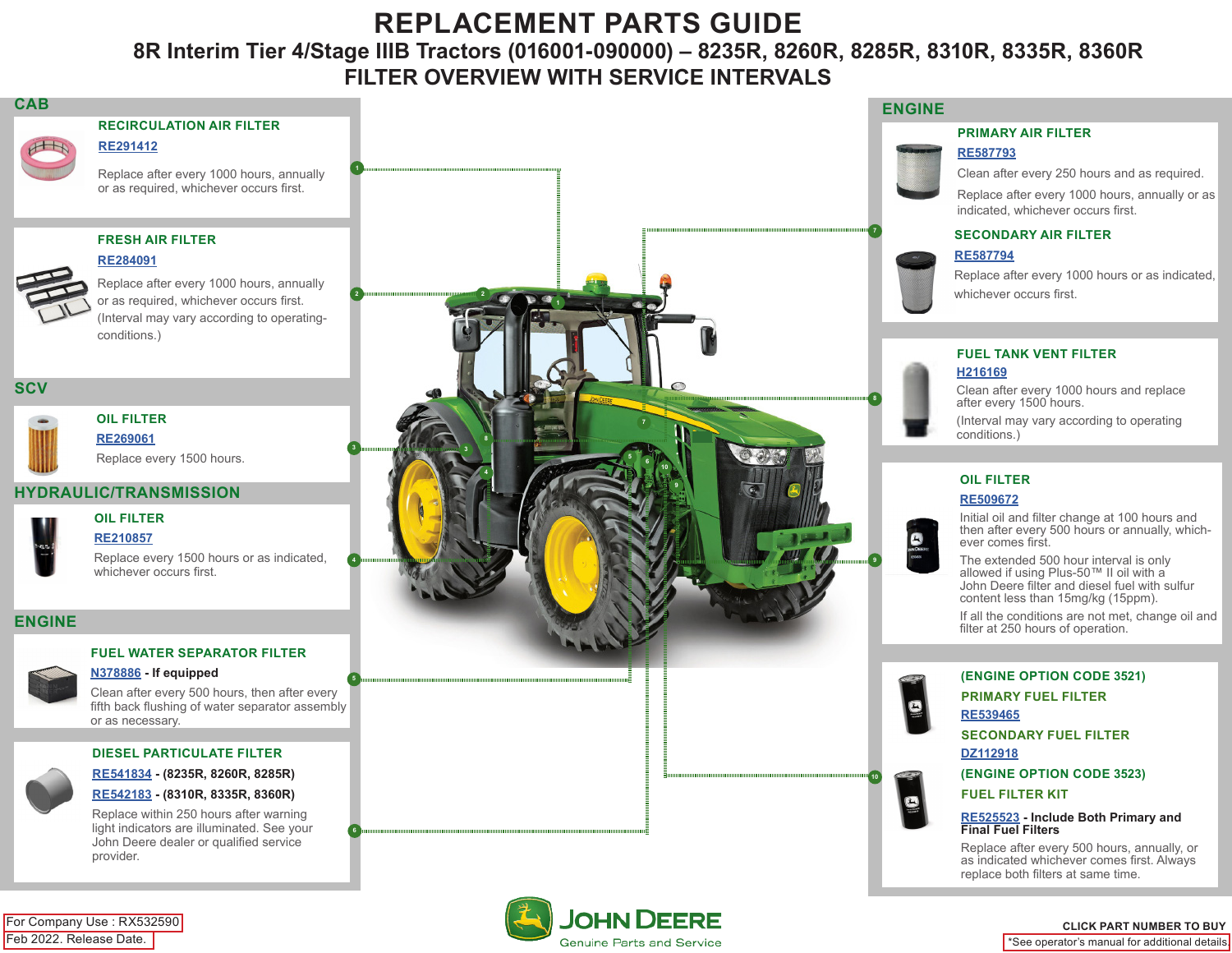# **CAPACITIES**

# **8R Interim Tier 4/Stage IIIB Tractors (016001-090000) – 8235R, 8260R, 8285R, 8310R, 8335R, 8360R**

| <b>CAPACITIES</b> (Approximate):                                                                     |                                                              |
|------------------------------------------------------------------------------------------------------|--------------------------------------------------------------|
| <b>Fuel Tank:</b>                                                                                    | <b>Crankcase 1500 MFWD:</b><br>Plus-50™ II                   |
| <b>Cooling System:</b><br>Cool-Gard™ II                                                              | <b>Crankcase Independent Link Suspension:</b><br>Plus-50™ II |
| <b>Transmission / Hydraulics:</b><br>Hy-Gard™<br>Independent Link Suspension (ILS™) 175 L (46.0 gal) | 1300 MFWD Axle Housing:<br>Hy-Gard™                          |
| <b>Crankcase 2WD or 1300 MFWD:</b><br>Plus-50™ II                                                    | 1500 MFWD Axle Housing:<br>Hy-Gard™                          |
|                                                                                                      | <b>MFWD Hubs (Each):</b><br>$GL-5$                           |

................................................................................. 3.8 L (1.0 gal)



\*See operator's manual for additional details.